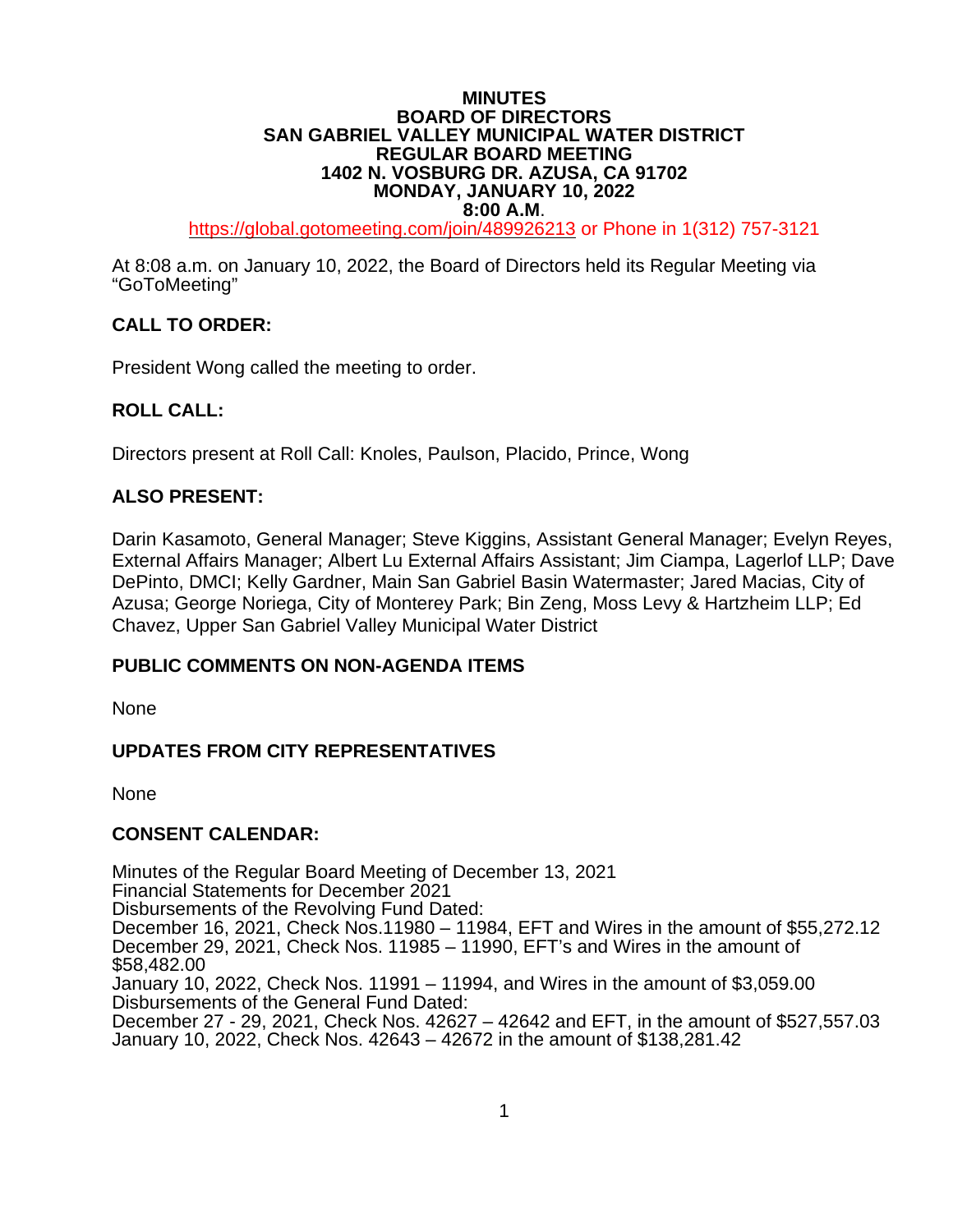Future Meeting Attendance Approval: Resolution No. 01-2022-794 Continuation of Virtual Board Meetings

On motion of Director Paulson, seconded by Director Placido, and unanimously carried 5-0, the Consent Calendar was approved.

Approved, by the Board of Directors of the San Gabriel Valley Municipal Water District at their regular meeting held on January 10, 2022, by the following roll call vote:

Ayes: Knoles, Paulson, Placido, Prince, Wong Noes: None Absent: None Abstain: None

### **ACTION AGENDA ITEM**

### **2020-2021 DRAFT AUDIT AND TRAVEL EXPENSE REPORT**

Bin Zeng from Moss Levy & Hartzheim presented to the Board a draft of the 2020-2021 Audit, which represented a "clean" audit of the District and confirmation that all directors' and staff expense reimbursements were paid in accordance with District policy. The 2020-2021 Audit will be considered for approval by the Board at the February Board meeting.

### **ELECTION OF OFFICERS AND COMMITTEE APPOINTMENTS**

On motion of Director Paulson, seconded by Director Placido and unanimously carried 5-0, the District's 2022 Officers and Committee Assignments listed below were approved.

Approved by the Board of Directors of the San Gabriel Valley Municipal Water District at their regular meeting held on January 10, 2022, by the following roll call vote:

Ayes: Knoles, Paulson, Placido, Prince, Wong Noes: None Absent: None Abstain: None

## **2022 Election of Officers**

**President Thomas Wong Vice-President Mark R. Paulson Secretary Steven T. Placido Deputy Treasurer** 

**Treasurer Miles L. Prince Deputy Secretary Darin J. Kasamoto**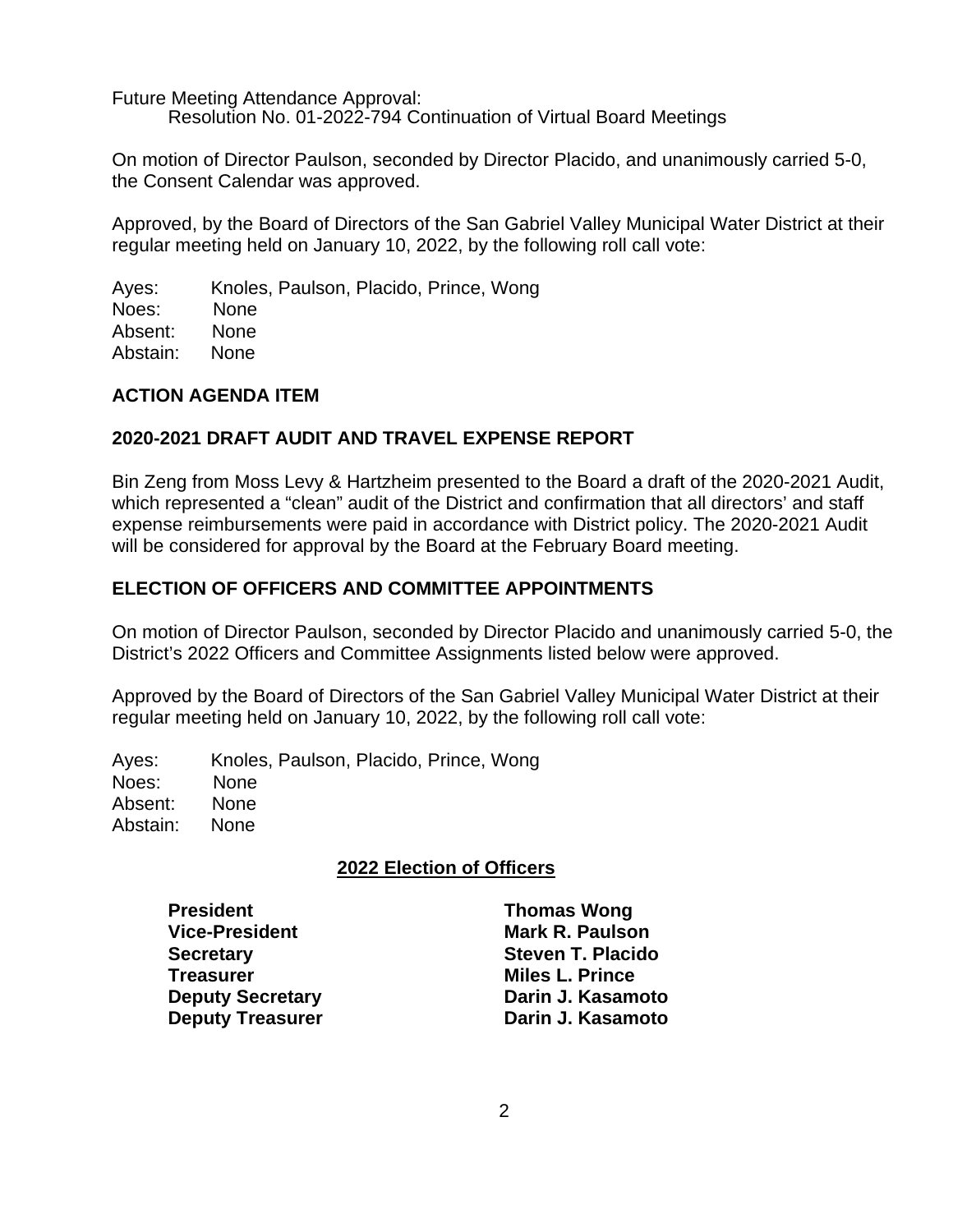| <b>Water Quality Authority</b><br><b>Director</b><br><b>Alternate</b> | Mark R. Paulson (must be a Director)<br>Steven T. Placido (must be a Director) |  |  |  |
|-----------------------------------------------------------------------|--------------------------------------------------------------------------------|--|--|--|
| <b>Main San Gabriel Basin Watermaster</b><br><b>Director</b>          | Steven T. Placido, DDs (must be a Director)<br>(No Provisions for Alternate)   |  |  |  |
| <b>ACWA/JPIA</b><br><b>Director</b><br><b>Alternate</b>               | Miles L. Prince (must be a Director)<br>Darin J. Kasamoto                      |  |  |  |
| <b>ACWA Region 8</b><br><b>Delegate</b><br><b>Alternate</b>           | <b>Miles L. Prince</b><br>Darin J. Kasamoto                                    |  |  |  |
| <b>San Gabriel Valley Protective Association</b>                      | Darin J. Kasamoto                                                              |  |  |  |
| <b>San Gabriel Valley Water Association</b><br>Liaison                | <b>Bruce H. Knoles</b>                                                         |  |  |  |
| <b>State Water Project Contractors Authority</b><br>Liaison           | Darin J. Kasamoto                                                              |  |  |  |
| <b>San Gabriel Valley Economic Partnership</b>                        | <b>Thomas Wong</b>                                                             |  |  |  |
| <b>Independent Cities Association</b>                                 | Mark R. Paulson / Steven T. Placido, DDS /<br><b>Miles L. Prince</b>           |  |  |  |
| <b>San Gabriel Valley Council of Governments</b>                      | <b>Steven T. Placido, DDS</b>                                                  |  |  |  |
| <b>San Gabriel Valley Civic Alliance</b>                              | <b>Bruce H. Knoles</b>                                                         |  |  |  |
| <b>2022 District Committees</b>                                       |                                                                                |  |  |  |
| <b>Engineering &amp; Operations Committee</b>                         | Steven T. Placido, DDS & Mark R. Paulson                                       |  |  |  |
| <b>External Affairs Committee</b>                                     | Miles L. Prince & Thomas Wong                                                  |  |  |  |
| <b>Administrative/Finance Committee</b>                               | <b>Bruce H. Knoles &amp; Thomas Wong</b>                                       |  |  |  |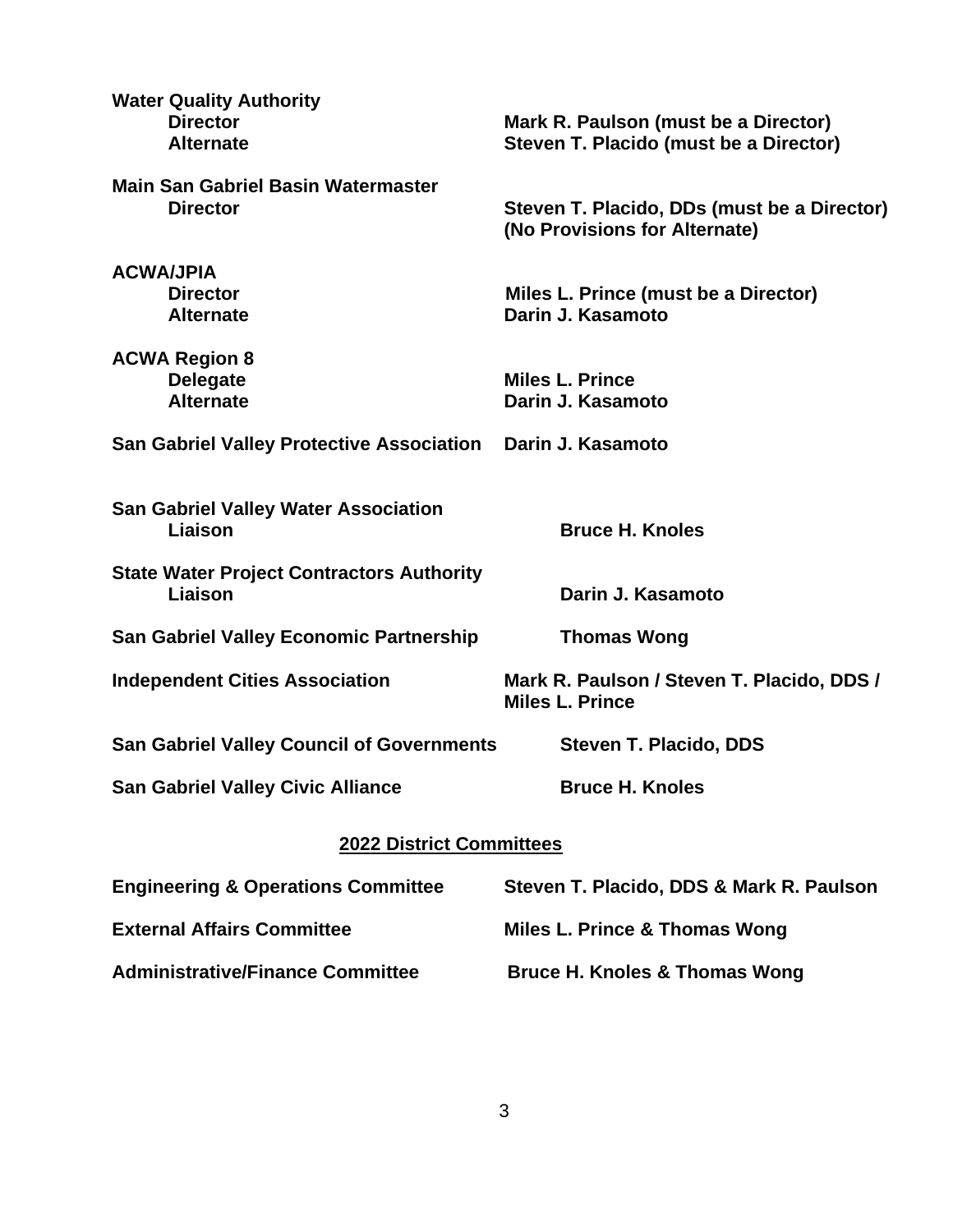### **PER DIEM CONFERNCES FOR 2022**

On motion of Director Prince, seconded by Director Placido and unanimously carried 5-0, the District's 2022 Per-Diem Conferences listed below were approved.

Approved by the Board of Directors of the San Gabriel Valley Municipal Water District at their regular meeting held on January 10, 2022, by the following roll call vote:

Ayes: Knoles, Paulson, Placido, Prince, Wong Noes: None<br>Absent: None Absent: None<br>Abstain: None Abstain:

### **PER DIEM CONFERENCES FOR 2022**

| <b>ACWA</b> acwa.com                                   |                  |                           |
|--------------------------------------------------------|------------------|---------------------------|
| <b>Spring</b>                                          | May 3 - 6        | <b>Sacramento</b>         |
| Fall                                                   | Nov $29 - Dec 2$ | <b>Indian Wells</b>       |
| <b>Legislative Symposium</b>                           | <b>TBA</b>       | <b>TBA</b>                |
| <b>DC Annual</b>                                       | <b>TBA</b>       | <b>TBA</b>                |
| AWWA awwa.org<br>ACE 18 Annual Conference Jun. 12 - 15 |                  | <b>San Antonio, Texas</b> |
| <b>CA-NV Section ca-nv-awwa.org</b>                    |                  |                           |
| <b>Spring</b>                                          | Apr 11 - 14      | Anaheim                   |
| Fall                                                   | $Oct 24 - 26$    | <b>Sacramento</b>         |
| <b>OTHERS</b>                                          |                  |                           |
| asce.org<br><b>ASCE Pipeline Conference</b>            | Jul $31 -$ Aug 3 | Indianapolis, Indiana     |
| cawaterpolicy.org<br><b>CA Water Policy</b>            | <b>TBA</b>       | <b>TBA</b>                |
| csda.net<br><b>CSDA Annual Conference</b>              | Aug $22 - 25$    | <b>Palm Springs</b>       |
| <b>AGWA-AGWT Annual Conf.</b>                          | Feb $8-9$        | Lakewood                  |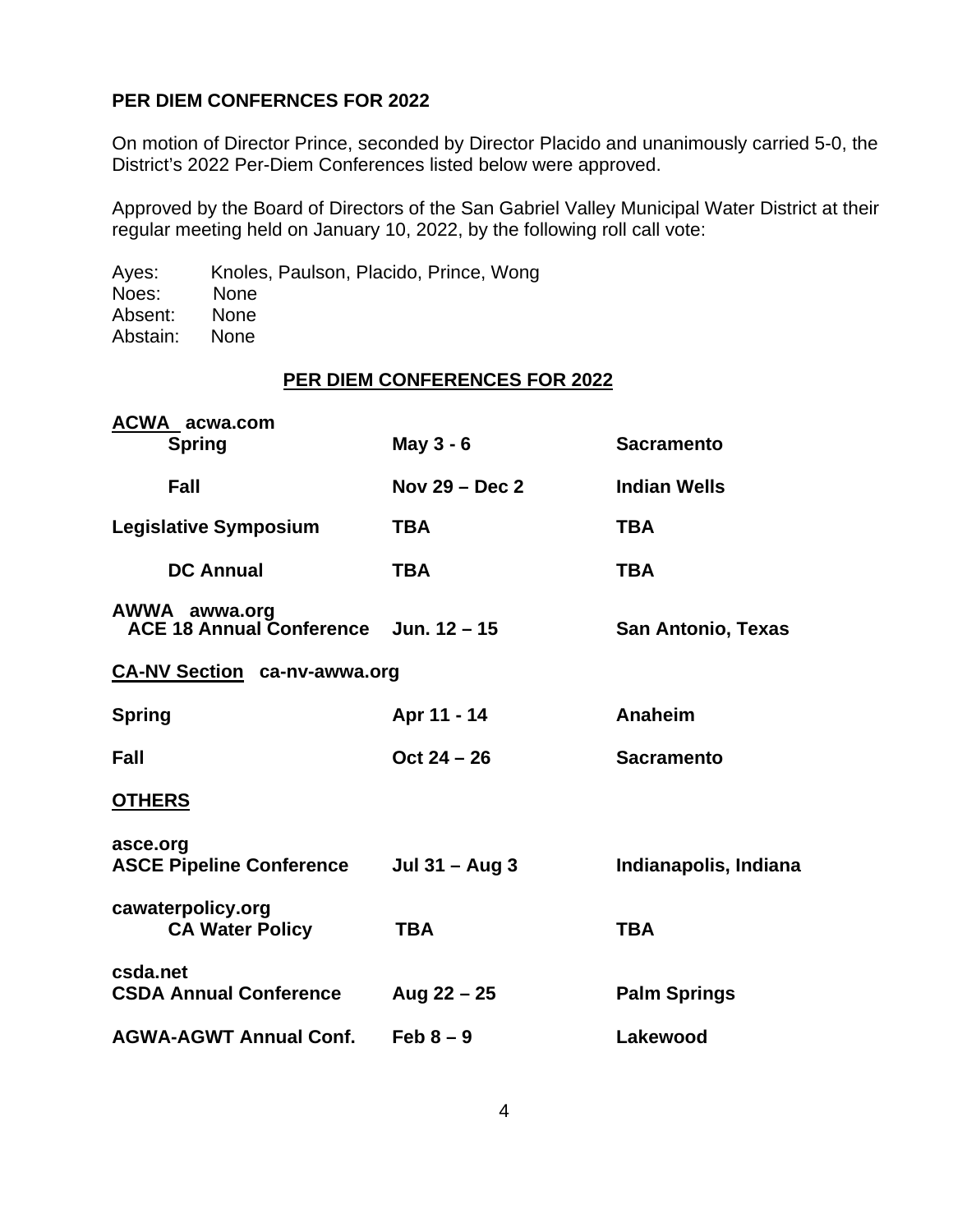| socalwater.org<br>So California Water Committee Quarterly Meeting |                                                   | <b>Annual Meeting &amp; Dinner TBA</b> |
|-------------------------------------------------------------------|---------------------------------------------------|----------------------------------------|
| <b>Urban Water Institute Urbanwater.com</b><br><b>Spring</b>      | Feb 16-19                                         | <b>Palm Springs</b>                    |
| <b>Annual Conference</b>                                          | <b>TBA</b>                                        | <b>TBA</b>                             |
| <b>San Gabriel Valley</b><br><b>Economic Partnership</b>          | <b>TBA</b>                                        | <b>All Directors</b>                   |
| <b>San Gabriel Valley</b><br><b>Water Association</b>             | <b>Quarterly luncheon</b><br>meetings, Annual BBQ | <b>All Directors</b>                   |
| <b>San Gabriel Valley</b><br><b>Civic Alliance Awards Lunch</b>   | <b>TBA</b>                                        | <b>TBA</b>                             |
| <b>CORO Water Conference</b>                                      | <b>TBA</b>                                        | <b>TBA</b>                             |
| <b>Orange County Water Summit TBA</b>                             |                                                   | <b>TBA</b>                             |
| <b>WELL 2022 Annual Conference TBA</b>                            |                                                   | <b>TBA</b>                             |
| <b>WaterSmart Innovation</b><br><b>Conference</b>                 | <b>TBA</b>                                        | Las Vegas, NV                          |
| <b>Three Valleys Leadership</b><br><b>Breakfast</b>               | Qtrly                                             | <b>Sheraton Hotel, Pomona</b>          |
| <b>Council for Watershed Health All Events</b>                    |                                                   |                                        |
| <b>Water Replenishment District</b>                               | <b>All Mtgs</b>                                   |                                        |
| Intl. LGBTQ Leaders<br><b>Conference</b>                          | <b>TBA</b>                                        | TBA                                    |
| <b>CA Water Data Collaborative</b>                                | <b>All Events</b>                                 |                                        |
| <b>Climate Resolve</b>                                            | <b>TBA</b>                                        | <b>TBA</b>                             |

**All travel expenses incurred by the General Manager, or his authorized staff representative to attend any Department of Water Resources (DWR) or State Water Contractors (SWC) meetings is considered part of his job description and is authorized by the Board of Directors.**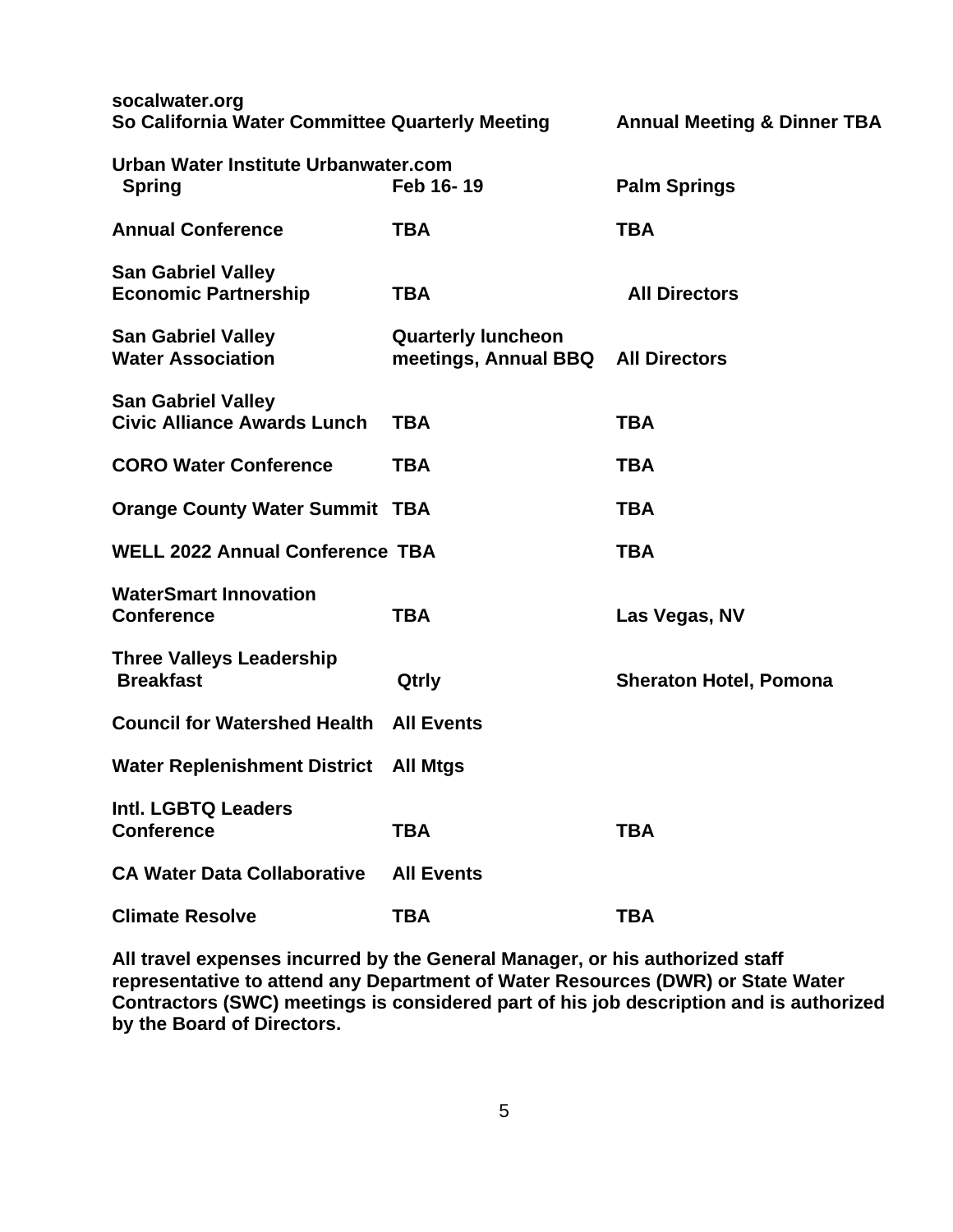# **APPROVE ANNUAL PROPOSAL FOR CALIFORNIA ADVOCATES**

On motion of Director Paulson, seconded by Director Placido and unanimously carried 5-0, California Advocates 2022 Consulting Agreement was approved.

Approved by the Board of Directors of the San Gabriel Valley Municipal Water District at their regular meeting held on January 10, 2022 by the following roll call vote:

Ayes: Knoles, Paulson, Placido, Prince, Wong Noes: None Absent: None Abstain: None

### **RESOLUTION NO. 1-2022-795 REDISTRICTING**

On motion of Director Placido, seconded by Director Paulson and unanimously carried 5-0, RESOLUTION OF THE BOARD OF DIRECTORS OF THE SAN GABRIEL VALLEY MUNICIPAL WATER DISTRICT REGARDING REDISTRICTING AFTER 2020 FEDERAL CENSUS, Resolution No. 1-2022-795 was approved.

Approved by the Board of Directors of the San Gabriel Valley Municipal Water District at their regular meeting held on January 10, 2022, by the following roll call vote:

Ayes: Knoles, Paulson, Placido, Prince, Wong Noes: None Absent: None Abstain: None

## **INFORMATION ITEMS**

### **EXTERNAL AFFAIRS**

External Affairs Report in Agenda Packet.

Ms. Reyes reported on Legislative and State Water Resources Control Board updates. Main San Gabriel Basin Watermaster updated their drought message to "The Waters That Connect Us". Ms. Reyes will be working with Watermaster and member cities to incorporate this drought message throughout the San Gabriel Valley. The District has officially launched the irrigation controller program. EcoTech Services has received calls of interest from six residents and one HOA.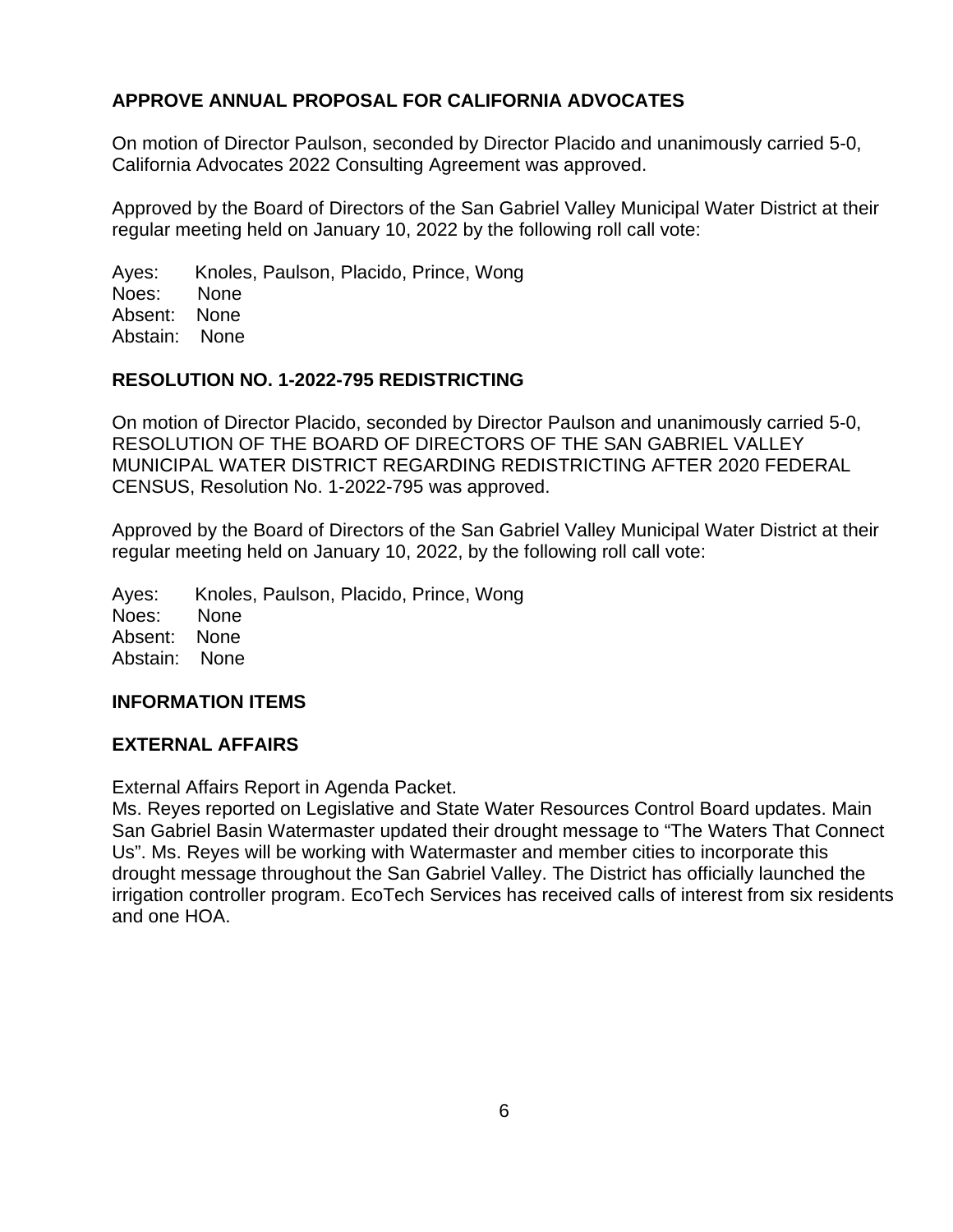## **UNFINISHED BUSINESS**

# **REPORT ON BASIN MANAGEMENT**

Director Placido reported Watermaster's Draft 5-Year Water Quality and Supply Pan was reviewed.

# **REPORT OF WQA**

Director Paulson reported there was a change to WQA's Board. Jorge Marquez will be leaving and will be replaced by Robert Gonzales, the Mayor of Azusa.

# **REPORT OF THE ATTORNEY**

Counsel reported on federal and state Covid updates.

# **REPORT OF THE GENERAL MANAGER/ASSISTANT GENERAL MANAGER**

The General Manager's written report is in the Agenda Packet.

The General Manager reported he is back from medical leave and during his leave he was tracking the rainfall. Fortunately rainfall increased in December but January has been dry and is forecasted to continue to be dry.

Director Wong welcomed back the General Manager and wishes him a speedy and full recovery.

The Assistant General Manager's written report is in the Agenda Packet.

The Assistant General Manager reported water deliveries to the Canyon Spreading Grounds will continue through the end of March for Upper San Gabriel Valley Municipal Water District. On January 24, 2022, the replacement of the venturi flow meter at Devil Canyon remains on schedule. SCADA cyber security improvement design has been completed and a new industrial grade firewall has been ordered.

# **REPORT OF THE STATE WATER CONTRACTORS**

No report .

# **COMMITTEE MEETING REPORTS**

None.

# **DIRECTOR REPORTS ON EVENTS ATTENDED**

None.